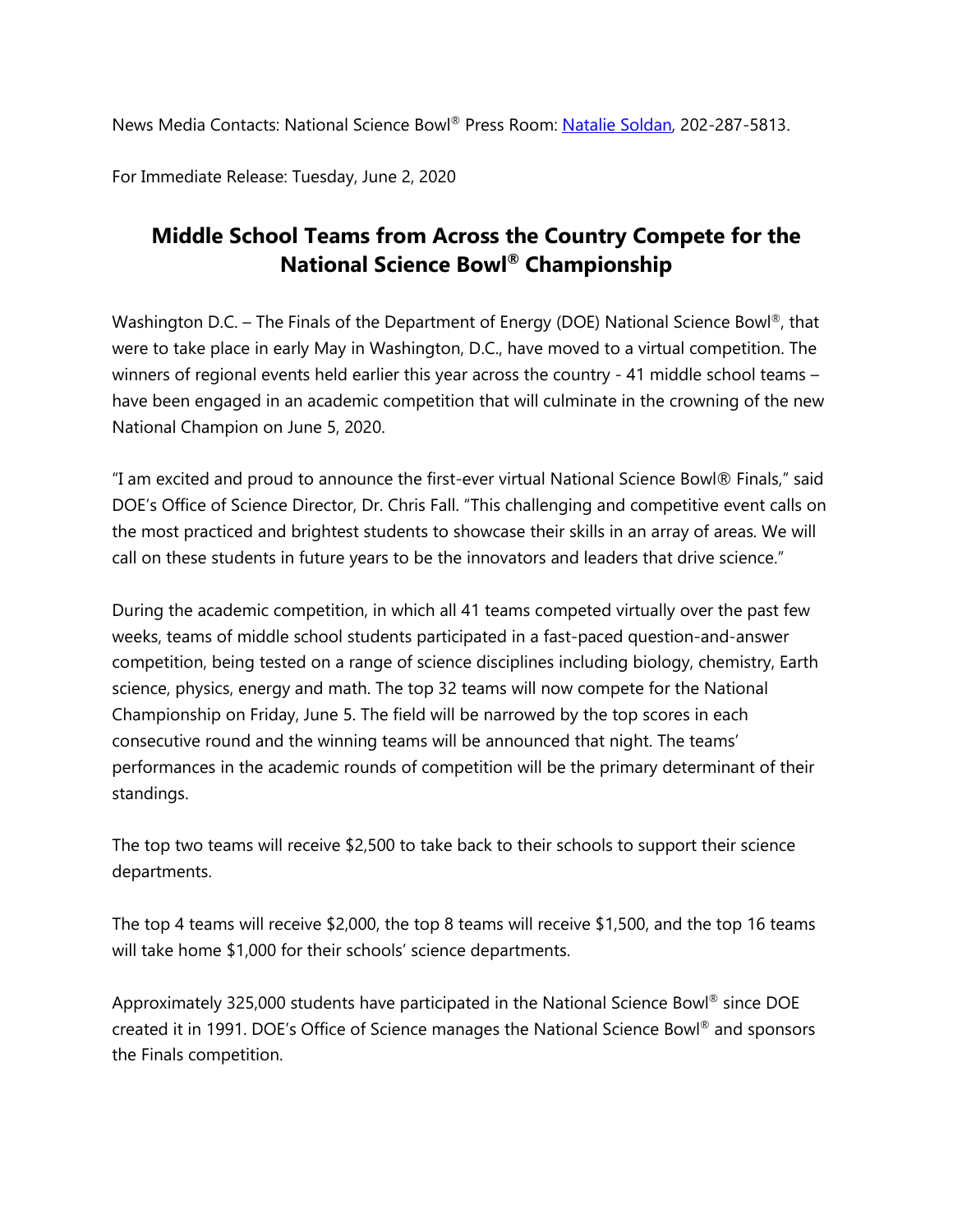For more information about the National Science Bowl®, please visit [https://science.osti.gov/wdts/nsb.](https://science.osti.gov/wdts/nsb)

After a preliminary elimination round, these middle school teams are competing June 5:

### **Alabama**

Alabama School of Fine Arts (Middle School), Birmingham, Ala.

# **Arizona**

BASIS Peoria (Middle School), Peoria, Ariz.

### **California**

Granite Ridge Intermediate School, Fresno, Calif. Suzanne Middle School, Walnut, Calif. The Harker School (Middle School), San Jose, Calif. Winston Churchill Middle School, Carmichael, Calif.

#### **Colorado**

Preston Middle School, Fort Collins, Colo.

### **Connecticut**

East Lyme Middle School, Niantic, Conn.

#### **Georgia**

Stallings Island Middle School, Martinez, Ga.

### **Illinois**

Daniel Wright Junior High School (Middle School), Lincolnshire, Ill.

### **Indiana**

Sycamore School (Middle School), Indianapolis, Ind.

### **Iowa**

Ames Middle School, Ames, Iowa

#### **Kentucky**

Lone Oak Middle School, Paducah, Ky.

#### **Maryland**

Burleigh Manor Middle School, Ellicott City, Md.

#### **Massachusetts**

Jonas Clarke Middle School, Lexington, Mass.

#### **Minnesota**

Wayzata Central Middle School, Plymouth, Minn.

### **Missouri**

Ladue Middle School, St. Louis, Mo.

### **Nebraska**

King Science and Technical Magnet Middle School, Omaha, Neb.

#### **New Jersey**

Princeton Charter School (Middle School), Princeton, N.J.

### **New Mexico**

Los Alamos Middle School, Los Alamos, N.M.